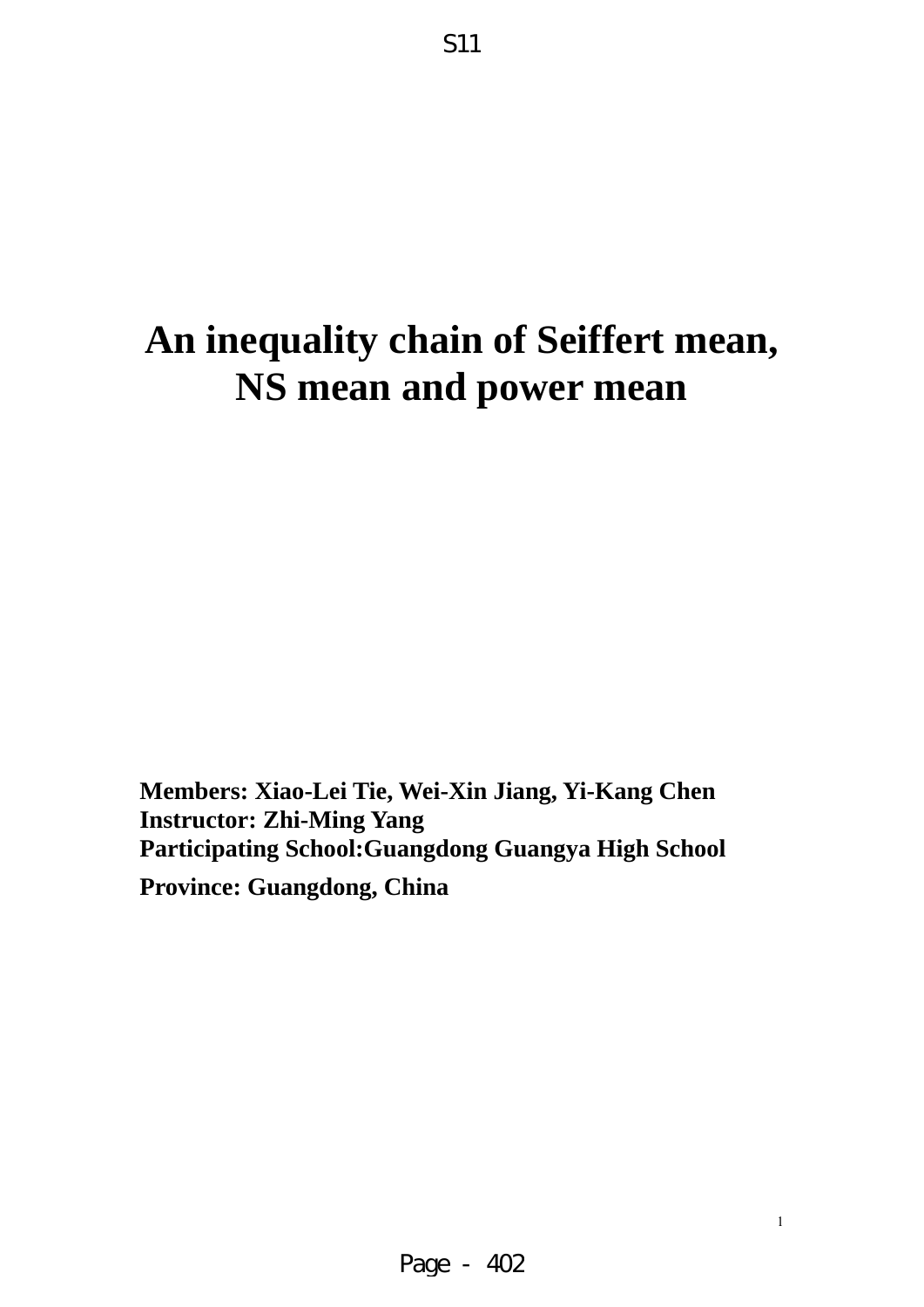# **directory**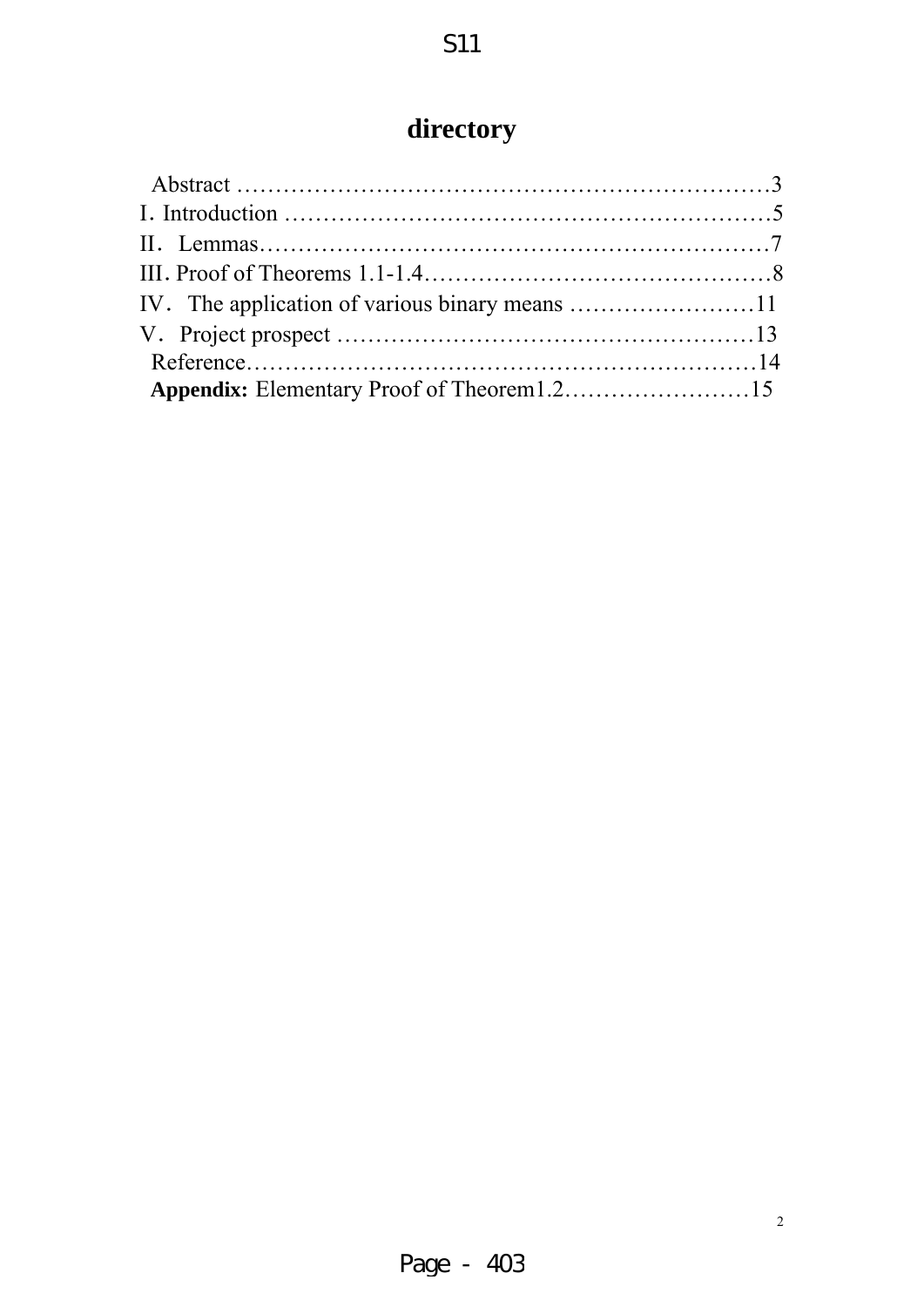## 摘要

S11

本文研究了幂平均与 Seiffert 平均、NS 平均、对数平均、 指数平均等的不等关系,特别是,通过证明  $M_{2/3}$ <I< $M_{\text{ln}2}$ ,  $Z$ < $M_{\scriptscriptstyle{3/2}}$ < $P^{\prime}$ , $M_{\scriptscriptstyle{1/2}}$ < $P^{\prime}$ , $M_{\scriptscriptstyle{1/3}}$ < $\bar{h}$ < $M_{\scriptscriptstyle{1/2}}$ , 从而加长了已有的二元平均 不等式链,并且用给出的四个引理衍生出了上百个 Agarwal 型不 等式.同时通过给出反例指出了一些论文中关于指数平均与对数 平均不等式的错误结论.

 关键词:Seiffert 平均、NS 平均、幂平均、平均不等式、 Agarwal 型不等式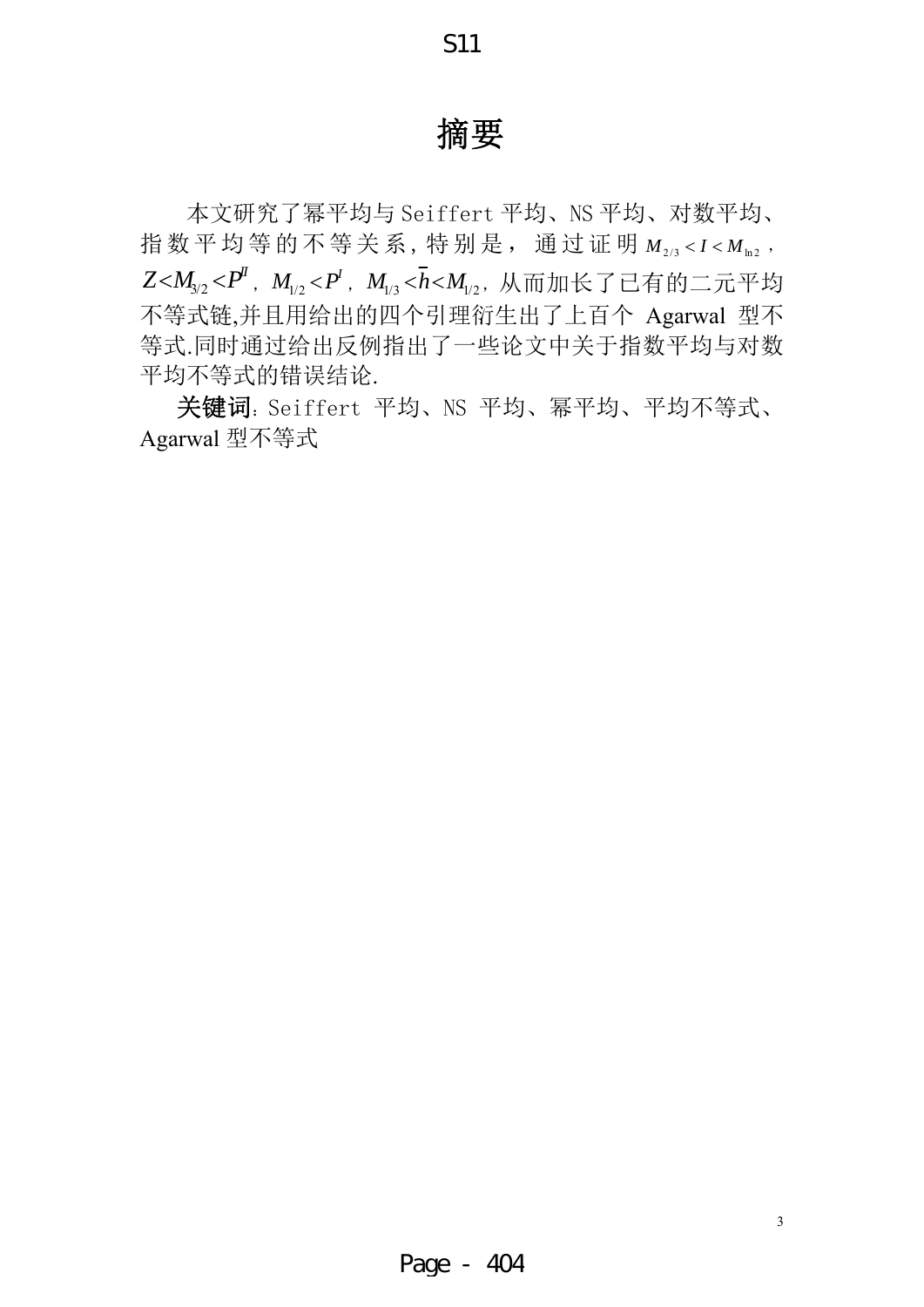# **An inequality chain of Seiffert mean, NS mean and power mean**

S11

### **Abstract**

In this paper, we study the inequality relationship between power mean with Seiffert mean, NS mean, logarithmic mean and exponential mean. Particularly, we extend a pre-existing inequality chain in two variables by proving  $M_{2/3}$  <  $I$  <  $M_{\text{ln}2}$ ,  $M_{1/3}$  <  $\overline{h}$  <  $M_{1/2}$ ,  $M_{1/2}$  <  $P<sup>T</sup>$ ,  $Z < M_{3/2}$  <  $P<sup>T</sup>$ . Additionally, hundreds of Agarwal inequalities are obtained by using the given lemmas. At the same time, we point out some wrong conclusions in some papers about exponential mean and logarithmic mean through some counter examples.

**Key words**: Seiffert mean, NS mean, power mean, mean inequality, Agarwal inequality.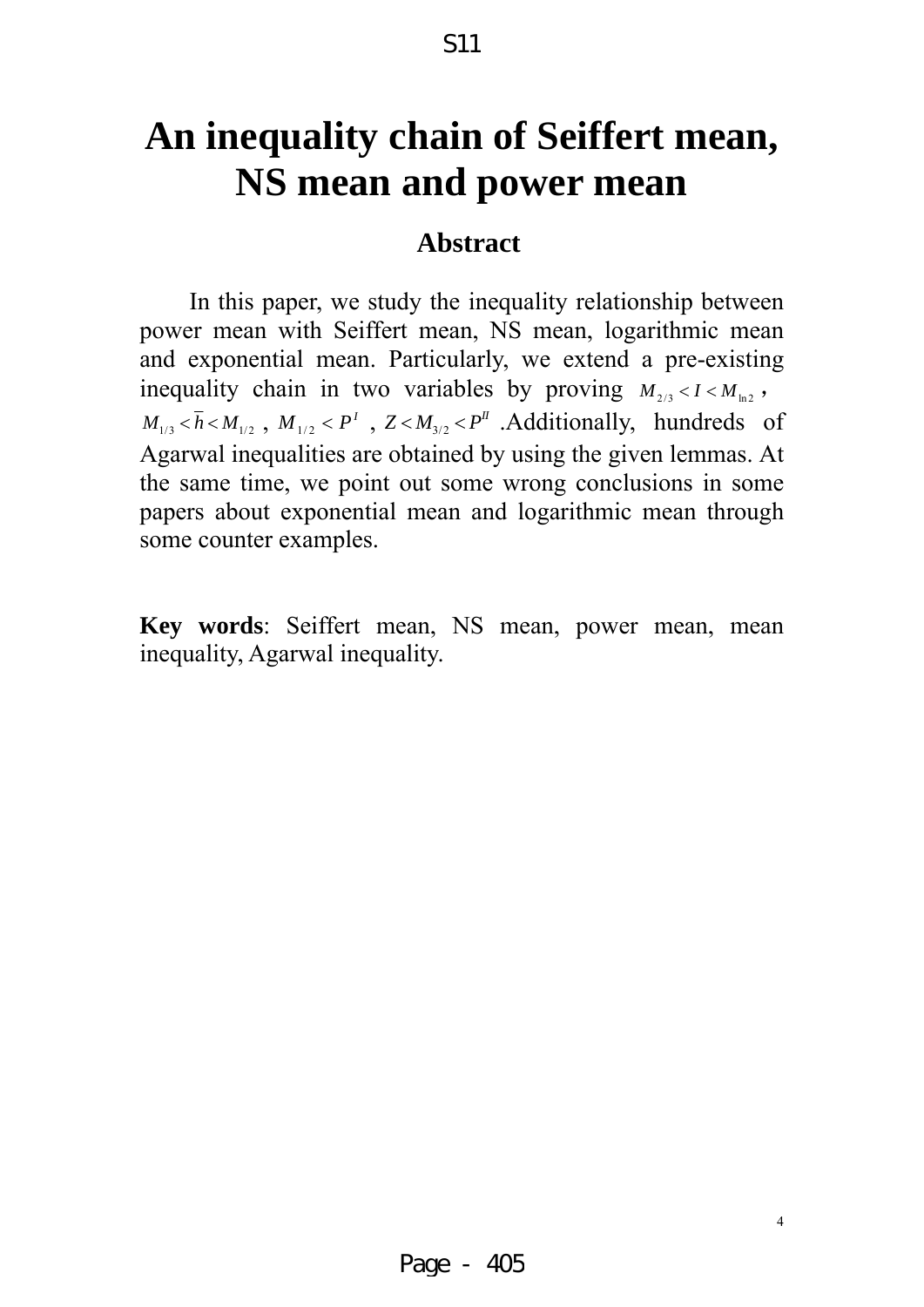### **I**.**Introduction**

S11

During the process of studying Maths in high school, we continually meet a series of the final questions about power mean in the simulation test of the College Entrance Examination, which involves the relationship between power mean, exponential mean and logarithmic mean.

Currently, the exploration of the relationship of these means is a very hot topic, particularly, power mean's inequality, which often appears in the College Entrance Examination and mathematical competitions.

Mean of two positive number is a simple but important mean. Therefore, various mathematical theory workers and lovers are attempting to do researches on various kinds of means. Up till now, all have been defined for the means as follow:

**Definition**<sup>[1]</sup>: Logarithmic mean: 
$$
L(a,b) = \begin{cases} \frac{a-b}{\ln a - \ln b}, a \neq b, \\ a, \quad a = b. \end{cases}
$$
  
\nExponential mean:  $I(a,b), E(a,b)$   
\n
$$
I(a,b) = \begin{cases} \frac{1}{e} (\frac{a^a}{b^b})^{\frac{1}{a-b}}, a \neq b, \\ a, \quad a = b. \end{cases}
$$
\n
$$
E(a,b) = \begin{cases} e(\frac{a^b}{b^a})^{\frac{1}{b-a}}, a \neq b, \\ a, \quad a = b. \end{cases}
$$
\nPower-exponential mean:  $B(a,b) = a^{\frac{a}{a+b}}b^{\frac{b}{a+b}},$   
\nInverse Power-exponential mean:  $D(a,b) = a^{\frac{b}{a+b}}b^{\frac{a}{a+b}},$   
\nSymmetric means:  $Q_p(a,b) = \frac{1}{2}(a^rb^s + a^sb^r)$ ;  
\n
$$
r = \frac{1}{2}(1+\sqrt{p}), s = \frac{1}{2}(1-\sqrt{p}),
$$
\nHölder mean:  $M_p(a,b) = \begin{cases} \frac{a^p + b^p}{2} \end{cases}^{\frac{1}{p}}, p \neq 0 \end{cases}$ 

specially,  $p = 3, 2, 1, 0, -1, -2$  obtained respectively cube root mean  $M_3$ , square root mean  $M_2$ , arithmetic mean  $A$ , geometric mean *G* 、harmonic mean *H* 、harmonic square root mean *M*<sup>−</sup><sup>2</sup> .

Lemhmer mean: 
$$
L_p(a,b) = \frac{a^p + b^p}{a^{p-1} + b^{p-1}}
$$
,  
\nStolarsky mean:  $S_p(a,b) = \begin{cases} \left(\frac{b^p - a^p}{p(b-a)}\right)^{\frac{1}{p-1}}, a \neq b, p \neq 0, 1\\ b, \quad a = b \end{cases}$ 

#### Page - 406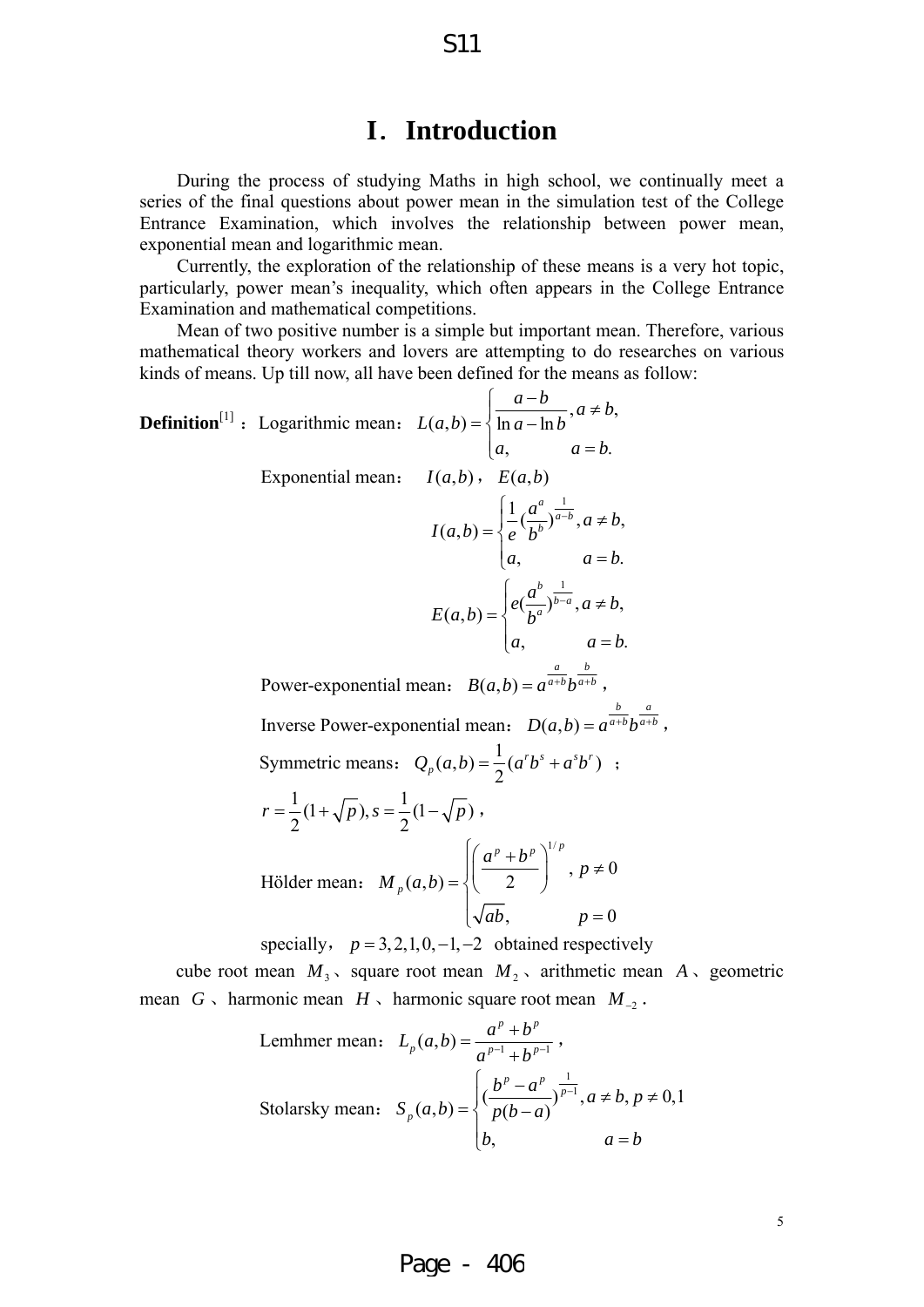Toader mean: 
$$
T(a,b) = \frac{2}{\pi} \int_0^{\frac{\pi}{2}} \sqrt{a^2 \cos^2 \theta + b^2 \sin^2 \theta} \, d\theta = \begin{cases} \frac{2a}{\pi} \varepsilon (\sqrt{1 - (\frac{b}{a})^2}), a > b, \\ \frac{2b}{\pi} \varepsilon (\sqrt{1 - (\frac{a}{b})^2}), a < b, \\ a, \end{cases}
$$

in here,  $\varepsilon = \varepsilon(r) = \int_0^{\frac{\pi}{2}} \sqrt{1 - r^2 \sin^2 \theta} d\theta, r \in [0,1].$ Seiffert first mean:  $P'(a,b) = \begin{cases} \frac{a}{4 \arctan \sqrt{a/b} - \pi}, \end{cases}$ ,  $\frac{a-b}{a}$ ,  $a \neq b$  $P^{I}(a,b) = \frac{1}{2} 4 \arctan \sqrt{a/b}$  $a, a = b$  $=\begin{cases} \frac{a-b}{4\arctan\sqrt{a/b}-\pi},a\neq 0\end{cases}$  $\begin{cases} a, & a = \end{cases}$ or  $P'(a,b) = \left\{\frac{a}{2\arcsin[(a-b)/(a+b)]}\right\}$ ,  $\int \frac{a-b}{2\arcsin[(a-b)/(a+b)]}, a \neq b$  $P^{I}(a,b) = \frac{1}{2} \arcsin[(a-b)/(a+b)]$ *a*,  $a = b$  $=\left\{\frac{a-b}{2\arcsin[(a-b)/(a+b)]}, a\neq\right\}$  $\begin{cases} a, & a = \end{cases}$ Seiffert second mean:  $P^{II}(a,b) = \begin{cases} \frac{a}{2\arctan[(a-b)/(a+b)]}, \end{cases}$ ,  $\int \frac{a-b}{2\arctan[(a-b)/(a+b)]}, a \neq b$  $P^{II}(a,b) = \frac{1}{2}$  arctan $[(a-b)/(a+b)]$ *a*,  $a = b$  $=\left\{\frac{a-b}{2\arctan[(a-b)/(a+b)]}, a\neq\right\}$  $\begin{cases} a, & a = \end{cases}$ NS mean:  $Z(a,b) = \sqrt{\frac{a^2 b^2}{2 \arcsin h[(a-b)/(a+b)]}}$ ,  $\frac{a-b}{a+b}$ ,  $a \neq b$  $Z(a,b) = \frac{1}{2}$  ar sin  $h[(a-b)/(a+b)]$ *a*,  $a = b$  $=\left\{\frac{a-b}{2 \ar \sin h[(a-b)/(a+b)]}, a \neq \frac{a-b}{2 \ar \sin h[(a-b)/(a+b)]}\right\}$  $\begin{cases} a, & a = \end{cases}$ Heron mean:  $h(a,b) = \frac{a + \sqrt{ab + b}}{3}$ , Conjugate Heron mean:  $\bar{h}(a,b) = \frac{a + 4\sqrt{ab + b}}{6}$ , Centroid mean:  $g(a,b) = \frac{2(a^2+ab+b^2)}{3(a+b)},$ Inverse harmonic mean:  $C(a,b) = \frac{a^2 + b^2}{b^2}$  $=\frac{a^2+b^2}{a+b}$ . and we know **Theorem 0** For  $0 < a < b$ , then  $a < M_{-2} < H < G < Q_{1/3} < L < M_{1/3} < M_{1/2} < h < M_{2/3} < I < A < g < M_{2} < M_{3} < L_{2} < b$ . (1.1) (see [2]) obtained  $D < M_{-2} < H < G < L < \overline{h} < P^1 < h < I < A < Z < P^{\prime\prime} < g < M_2 < B < M_3 < C$  . (1.2)

(see [3]) obtained: 
$$
M_{\ln 2/\ln \pi} < P^I < M_{2/3}
$$
. (1.3)

In1998, (see[4]), the author Vuorinen gave the following conjecture:

$$
M_{3/2}(a,b) < T(a,b) \tag{1.4}
$$

This conjecture is proved in the (see[5]) and (see[6]). In  $2004$ , (see[7]), the author proved:  $T(a,b) < M_{\frac{\ln 2}{\ln x/2}}(a,b)$ . (1.5)

**Main results in this paper are:**

**Theorem 1.1** For  $0 < a < b$ , then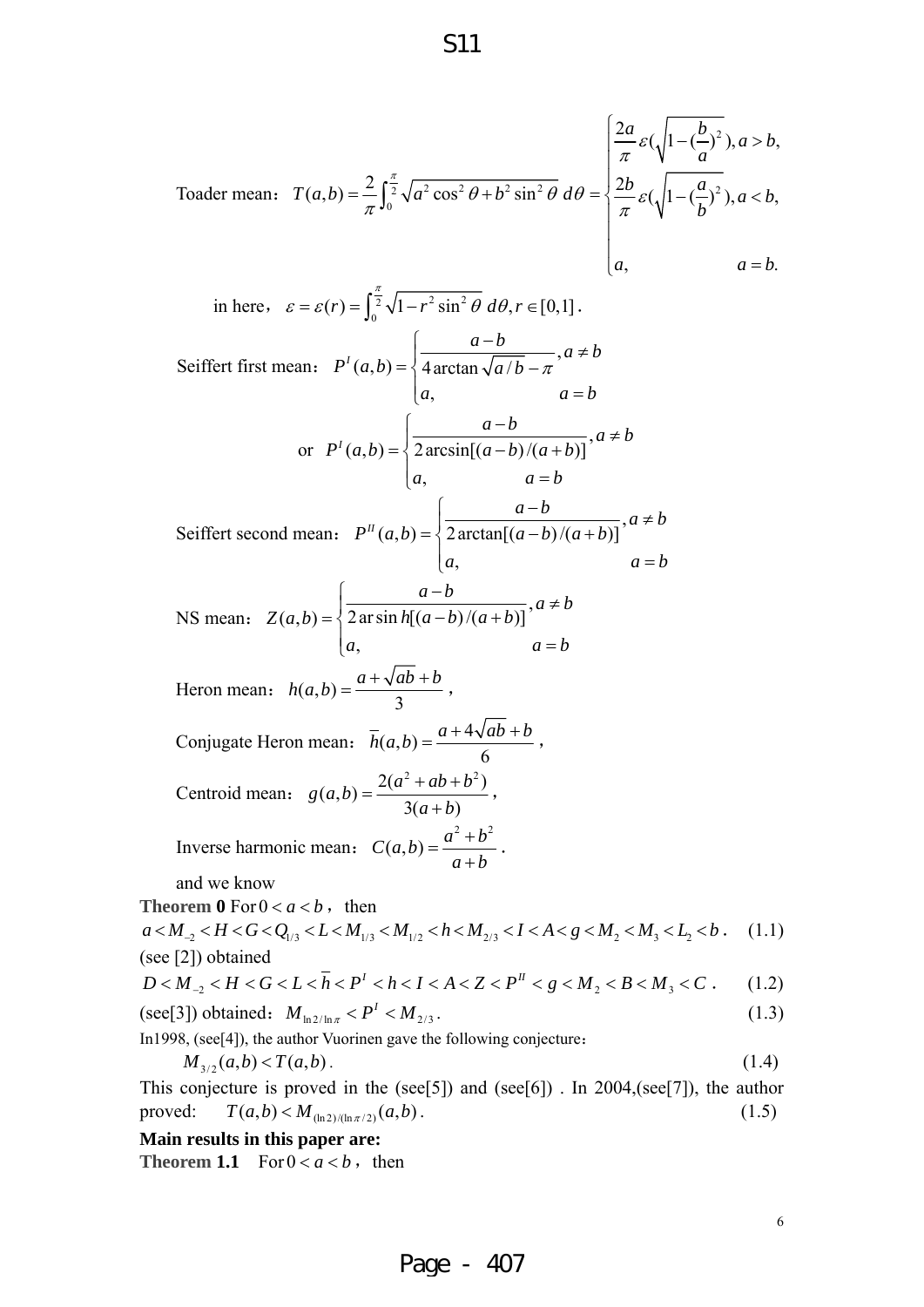$$
M_{2/3} < I < M_{\ln 2} \Leftrightarrow \left(\frac{a^{2/3} + b^{2/3}}{2}\right)^{3/2} < \frac{1}{e} \left(\frac{a^a}{b^b}\right)^{\frac{1}{a-b}} < \left(\frac{a^{\ln 2} + b^{\ln 2}}{2}\right)^{1/\ln 2} \tag{1.6}
$$

**Theorem 1.2** For  $0 < a < b$ , then  $Z < M_{3/2} < P^{\prime\prime}$ .

That is

$$
\frac{a-b}{2ar\sinh[(a-b)/(a+b)]} < \left(\frac{a^{3/2}+b^{3/2}}{2}\right)^{2/3} < \frac{a-b}{2\arctan[(a-b)/(a+b)]}. \tag{1.7}
$$

**Theorem 1.3** For  $0 < a < b$ , then  $M_{1/2} < P^1$ .

That is 
$$
\left(\frac{a^{1/2} + b^{1/2}}{2}\right)^2 < \frac{a - b}{2 \arcsin[(a - b)/(a + b)]}
$$
. (1.8)

**Theorem 1.4** For  $0 < a < b$ , then  $M_{1/3} < \bar{h} < M_{1/2}$ 

That is 
$$
\left(\frac{a^{1/3} + b^{1/3}}{2}\right)^3 \le \frac{a + 4\sqrt{ab} + b}{6} \le \left(\frac{a^{1/2} + b^{1/2}}{2}\right)^2
$$
. (1.9)

**From these we get a lengthened chain of inequalities:**   $\mathbf{H} = \mathbf{E} \mathbf{r}$ 

Theorem 1.5 For 
$$
0 < a < b
$$
, then  
\n
$$
a < D < M_{-2} < H < G < Q_{1/3} < L < M_{1/3} < \bar{h} < M_{1/2} < M_{\ln 2/\ln \pi} < P^1 < h < M_{2/3} < I < M_{\ln 2}
$$
\n
$$
\langle M_{7/10} < A < Z < M_{3/2} < P^{\text{II}} < g < T < M_{(\ln 2)/(\ln \pi/2)} < M_2 < B < M_3 < L_2 = C < b \tag{1.10}
$$

### **II**.**Lemmas**

**Lemma 2.1:** If  $0 < H \le \beta \le \alpha \le A$ , then

$$
0 \le \alpha - \beta \le \alpha [(a - b)/(a + b)]^2. \tag{2.1}
$$

**Proof:** from  $0 < H \le \beta, 0 < \alpha \le A$ , we get  $0 < \alpha H \le \beta A$ , that is  $\alpha \cdot \frac{H}{A} - \beta \le 0$ ,

that is

$$
\alpha \cdot 4ab/(a+b)^2 - \beta \le 0, \quad \alpha \cdot [1-[(a-b)/(a+b)]^2] - \beta \le 0, \text{ that is } 0 \le \alpha - \beta \le \alpha \cdot [(a-b)/(a+b)]^2.
$$

**Lemma 2.2:** If  $0 < G \le \beta \le \alpha \le A$ , then

$$
0 \le \alpha - \beta \le \alpha \cdot (\sqrt{a} - \sqrt{b})^2 / (a + b) \,. \tag{2.2}
$$

**Proof:** from  $0 < G \le \beta, 0 < \alpha \le A$ , we get  $0 < \alpha G \le \beta A$ , that is  $\alpha \cdot \frac{G}{A} - \beta \le 0$ , that is

$$
\alpha \cdot 2\sqrt{ab}/(a+b) - \beta \le 0, \quad \alpha \cdot [1 - (\sqrt{a} - \sqrt{b})^2/(a+b)] - \beta \le 0, \text{ that is}
$$
  
 
$$
0 \le \alpha - \beta \le \alpha \cdot (\sqrt{a} - \sqrt{b})^2/(a+b).
$$

**Lemma 2.3:** If  $0 < H \le \beta \le \alpha \le C$ , then

$$
0 \le \alpha - \beta \le \alpha \cdot (a - b)^2 / (a^2 + b^2) \,. \tag{2.3}
$$

**Proof**: from  $0 < H \le \beta$ ,  $0 < \alpha \le C$ , we get  $0 < \alpha H \le \beta C$ , that is  $\alpha \cdot H / C - \beta \le 0$ , that is

$$
\alpha \cdot \frac{2ab}{a^2 + b^2} - \beta \le 0 \,, \quad \alpha \cdot \left[ 1 - \frac{(a-b)^2}{a^2 + b^2} \right] - \beta \le 0 \,, \text{ that is } 0 \le \alpha - \beta \le \alpha \cdot \frac{(a-b)^2}{a^2 + b^2} \,.
$$

**Lemma 2.4**: If  $0 < H \le \beta \le \alpha \le g$ , then

$$
0 \le \alpha - \beta \le \alpha \cdot (a - b)^2 / (a^2 + ab + b^2) \tag{2.4}
$$

Page - 408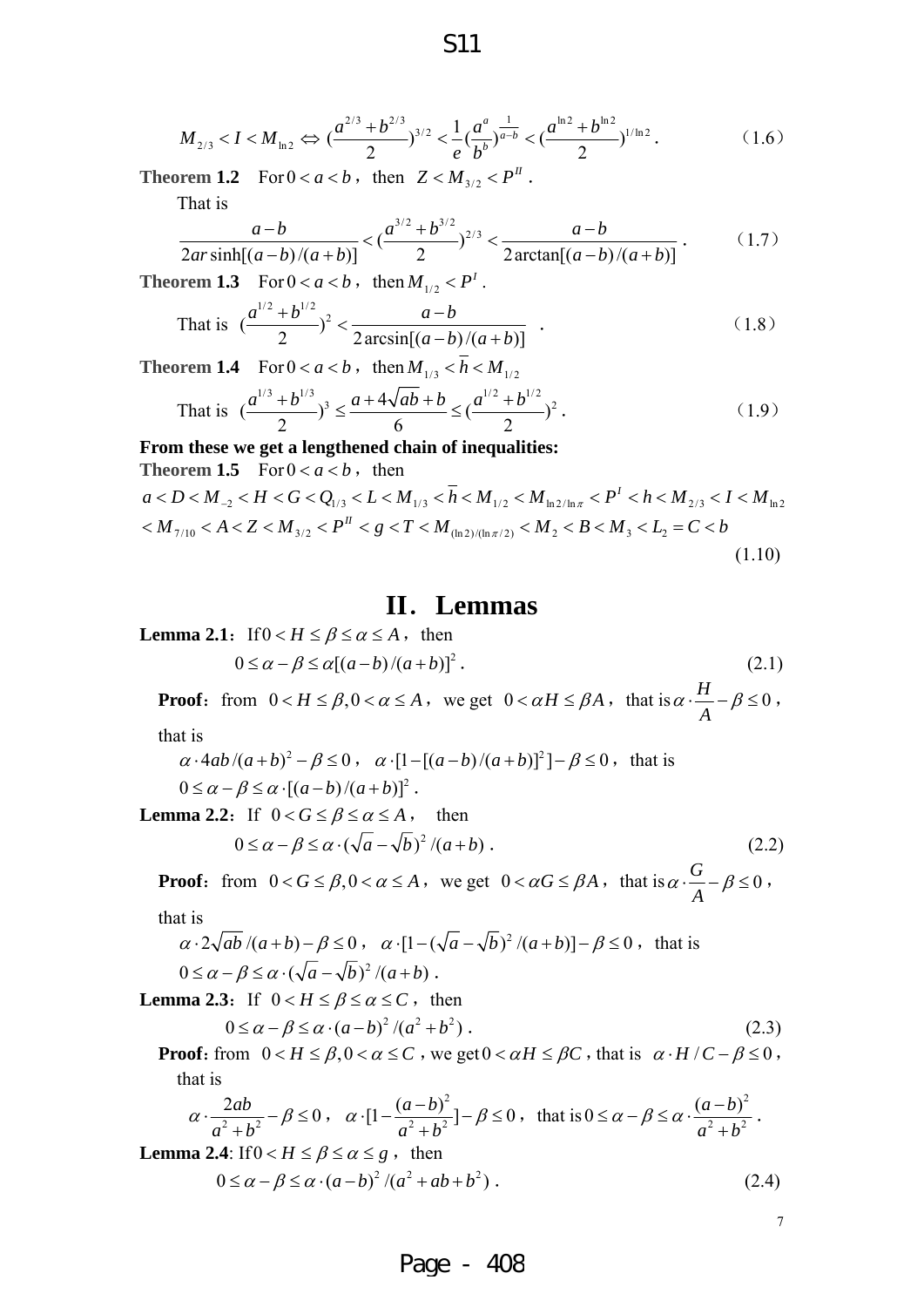S11

#### **III**.**Proof of Theorems 1.1-1.4**

**Proof of Theorem1.1:** observe and study

$$
M_p = \left(\frac{a^p + b^p}{2}\right)^{\frac{1}{p}}
$$
 and  $I(a, b) = \begin{cases} \frac{1}{e} \left(\frac{a^a}{b^b}\right)^{\frac{1}{a-b}}, a \neq b, \\ a, \end{cases}$   
 $a = b.$ 

Let  $x = a/b > 1$ , then  $a = bx$ .

Take the natural logarithm,  $\ln M_p = \ln \left( \frac{a^p + b^p}{2} \right)^{\frac{1}{p}} = -\frac{1}{p} \ln \frac{2}{1 + x^{-p}} + \ln \frac{2}{1 + x^{-p}}$  $p^p + b^p$ ,  $\frac{1}{p}$  $M_p = \ln\left(\frac{a^p + b^p}{2}\right)^{\frac{1}{p}} = -\frac{1}{p} \ln\frac{2}{1 + b^2} + \ln a$  $p$   $\frac{m}{1+x}$  $= \ln \left( \frac{a^p + b^p}{2} \right)^{\frac{1}{p}} = -\frac{1}{p} \ln \frac{2}{1 + x^{-p}} + \ln a$ ,

$$
\ln I(a,b) = \frac{1}{a-b} \ln \frac{a^a}{b^b} - 1 = \frac{\ln x}{x-1} + \ln a - 1.
$$
  
Let  $f(x) = \frac{\ln x}{x-1} + \frac{1}{p} \ln \frac{2}{1+x^{-p}} - 1, x > 1$ , then  

$$
f'(x) = \frac{1}{(x-1)^2} [1 - \frac{1}{x} - \ln x + \frac{(x-1)^2}{x(x^p+1)}].
$$
  
Let  $g(x) = 1 - \frac{1}{x} - \ln x + \frac{(x-1)^2}{x(x^p+1)} = \frac{x^2 - 2x + 1}{x^{p+1} + x} - \frac{1}{x} - \ln x + 1, x > 1$ ,  $g(1) = 0$ ,  
then  $g'(x) = \frac{(1-p)x^{p+2} - x^{2p+1} + (2p-2)x^{p+1} + x^{2p} + (1-p)x^p + x^2 - x}{x^2(x^p+1)^2}$ .

Let  $h(x) = (1-p)x^{p+2} - x^{2p+1} + (2p-2)x^{p+1} + x^{2p} + (1-p)x^p + x^2 - x, x > 1$ ,  $h(1) = 0$ , then  $h'(x) = (2 - p - p^2)x^{p+1} - (2p+1)x^{2p} + (2p^2-2)x^p + 2px^{2p-1} + p(1-p)x^{p-1} + 2x - 1$ ,  $h(1) = 0,$ 

$$
h''(x) = (2+p-2p^2-p^3)x^p - 2p(2p+1)x^{2p-1} + p(2p^2-2)x^{p-1} + (4p^2-2p)x^{2p-2} + (-p^3+2p^2-p)x^{p-2} + 2, \quad h''(1) = -6p+4.
$$

Let  $h''(1) \ge 0$ , then  $p \le \frac{2}{3}$ . If  $h''(1) < 0$ , then there exists  $h(x) < 0$ ,  $f(x)$  will

first increased and then decreased.

(i) If  $p \ge \ln 2$ , because  $M_{\ln 2} > I(a,b)$ , we know when  $p \ge \ln 2$ ,  $f(x)$  is constant negative.

(ii) If  $2/3 < p < \ln 2$ , when  $x \to 1$ , there exists  $f(x) < 0$ ; when  $x \to \infty$ , there exists  $f(x) > 0$ .

(ii)If  $p \le 2/3$ , we unable to determine the monotony. Because  $M_{2/3} < I(a,b)$ , we know when  $p \leq 2/3$ , then  $f(x)$  is positive forever.

From(i), (ii), (iii), we know when  $2/3 < p < \ln 2$ , there does not exist  $I(a, b)$ 's indeed circles . So the upper bound for the  $I(a,b)$  is  $M_{\text{ln}2}$  ; and because  $M_{2/3}$  <  $I(a,b)$ , so the maximum infimum of  $I(a,b)$  is  $M_{2/3}$ .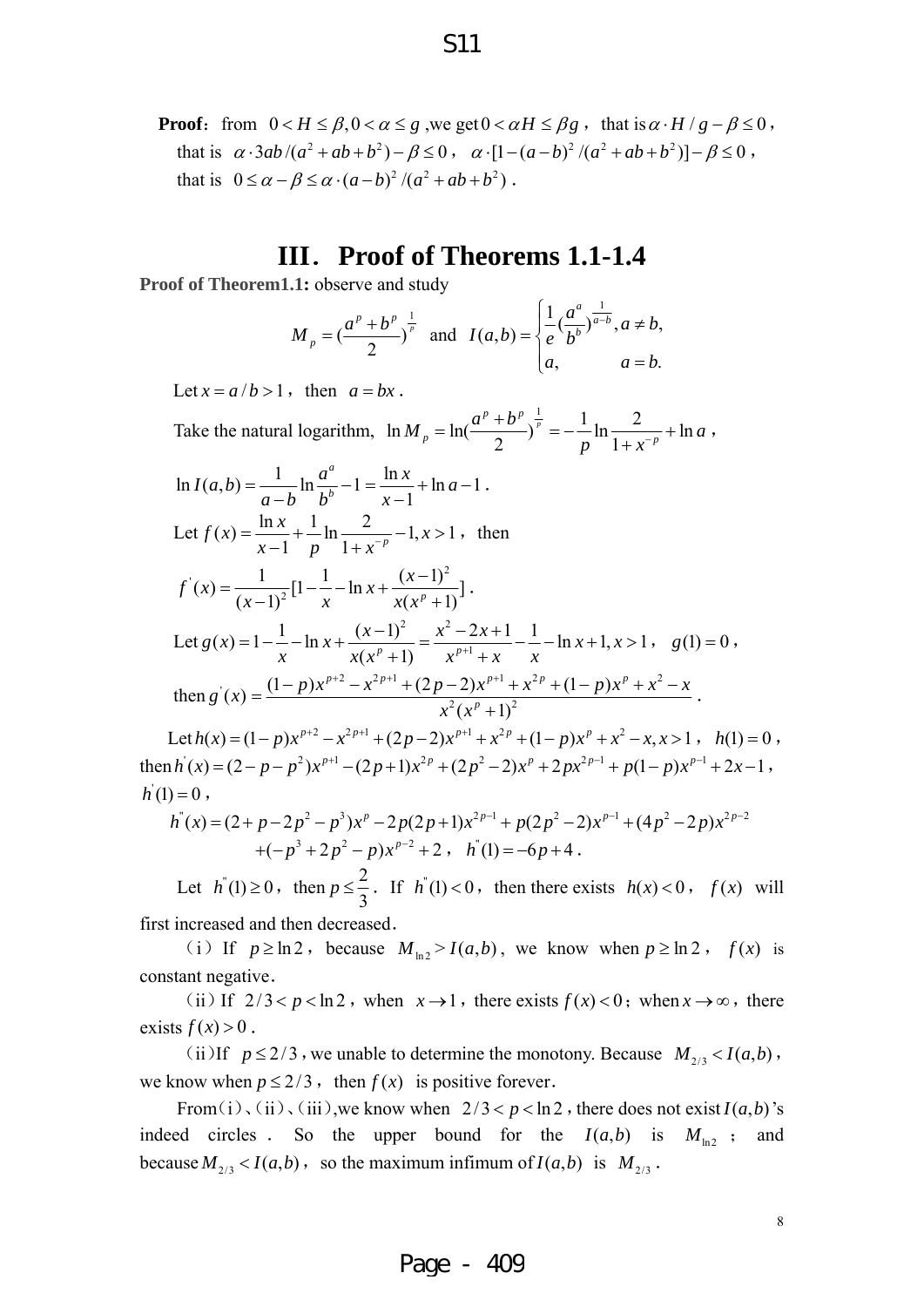Via this exploration, we obtain  $M_{\text{ln}2} > I(a,b) > M_{2/3}$  and prove that the range of p is the most precise.

**Ratiocination:** Because we can not infinitely narrow  $I(a,b)$  indeed the world, it is speculated that the real p does not exist to make  $M_p = I(a,b)$ , whose proof is so easy that is omitted.

**Proof of Theorem1.2:** As for  $Z < M_{3/2}$ , we need to prove

$$
\frac{a-b}{2ar\sinh[(a-b)/(a+b)]} < \left(\frac{a^{3/2} + b^{3/2}}{2}\right)^{2/3}.
$$
 (3.1)

Let 
$$
t = \sqrt{\frac{a}{b}} > 1
$$
, then  $\frac{a-b}{a+b} = \frac{t^2 - 1}{t^2 + 1}$ ,  
then  $\frac{t^2 - 1}{2ar \sinh[(t^2 - 1)/(t^2 + 1)]} < (\frac{t^3 + 1}{2})^{2/3}$  (3.2)

is equivalent to

$$
ar\sinh[(t^2-1)/(t^2+1)] > \frac{(t^2-1)}{2^{1/3}(t^3+1)^{2/3}},
$$
\n(3.3)

let 2 1)  $/(t^2+1)$   $(t^2$  $f(t) = ar \sinh[(t^2 - 1)/(t^2 + 1)] - \frac{(t^2 - 1)}{2^{1/3}(t^3 + 1)^{2/3}}, t > 1$ *t*  $= ar \sinh[(t^2-1)/(t^2+1)] - \frac{(t^2-1)}{2^{1/3}(t^3+1)^{2/3}}, t>1,$ 

then 
$$
f'(t) = \frac{2^{3/2}t}{(t^2+1)\sqrt{t^4+1}} - \frac{2^{2/3}t(t+1)}{(t^3+1)^{5/3}}, t > 1,
$$

we just need to prove:

$$
\frac{2^{3/2}t}{(t^2+1)\sqrt{t^4+1}} > \frac{2^{2/3}t(t+1)}{(t^3+1)^{5/3}},
$$
\nthat is:

\n
$$
\frac{2^5}{(t^2+1)^6(t^4+1)^3} > \frac{(t+1)^6}{(t^3+1)^{10}},
$$
\n(3.4)

is equivalent to:

$$
2^{5}(t^{3}+1)^{10} > (t+1)^{6}(t^{2}+1)^{6}(t^{4}+1)^{3}.
$$
\n
$$
Let g(t) = 10 \ln(t^{3}+1) - 3 \ln(t^{4}+1) - 6 \ln(t^{2}+1) - 6 \ln(t+1) + 5 \ln 2,
$$
\nthen  $g'(t) = \frac{30t^{2}}{t^{3}+1} - \frac{12t^{3}}{t^{4}+1} - \frac{6}{t^{2}+1} - \frac{6}{t+1}$ \n
$$
= \frac{6(t^{7}-t^{6}-3t^{5}+t^{4}-t^{3}+3t^{2}-t-1)}{(t^{4}+1)(t^{3}+1)(t^{2}+1)}
$$
\n
$$
= \frac{6(t-1)(t^{6}+2t^{5}-t^{4}-t^{2}+2t+1)}{(t^{4}+1)(t^{3}+1)(t^{2}+1)}
$$
\n
$$
= \frac{6(t-1)[t^{6}+t^{4}(t-1)+t^{2}(t^{3}-1)+2t+1]}{(t^{4}+1)(t^{3}+1)(t^{2}+1)} > 0,
$$
\nso  $g(t) > g(1) = 5 \ln 2 + 10 \ln 2 - 6 \ln 2 - 6 \ln 2 - 3 \ln 2 = 0.$ \nThen prove:  $M_{3/2} < P^{II}$ ,  
\nWe need to prove:  
\n
$$
\frac{(a^{3/2}+b^{3/2})^{2/3}}{2} < \frac{a-b}{2 \arctan[(a-b)/(a+b)]}.
$$
\n(3.6)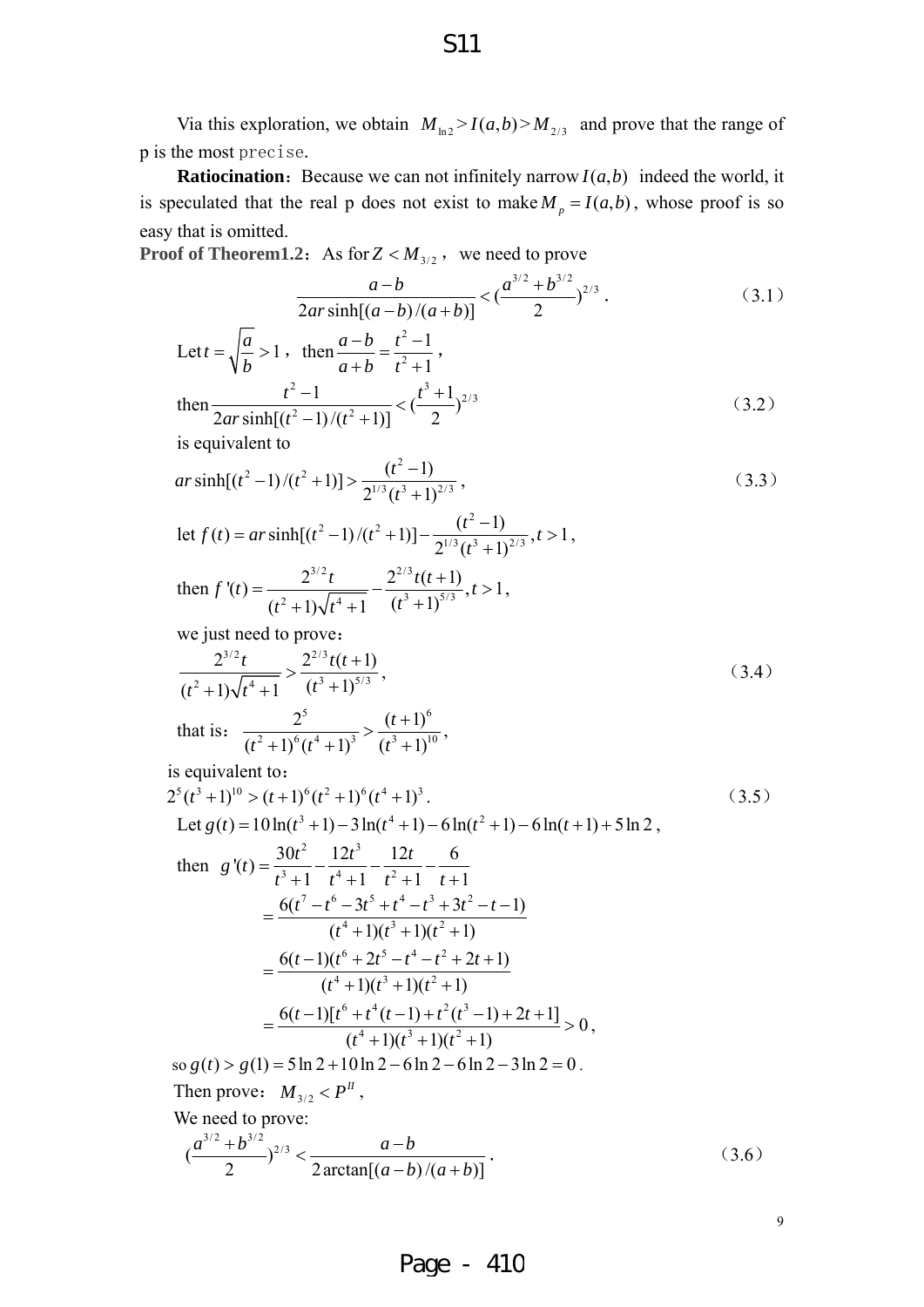Let 
$$
t = \sqrt{\frac{a}{b}} > 1
$$
, then  $\frac{a-b}{a+b} = \frac{t^2-1}{t^2+1}$ ,  
\n $\frac{t^2-1}{2 \arctan[(t^2-1)/(t^2+1)]} > (\frac{t^3+1}{2})^{2/3}$  (3.7)  
\nis equivalent to  
\n $\arctan[(t^2-1)/(t^2+1)] < \frac{t^2-1}{2^{1/3}(t^3+1)^{2/3}}$ , (3.8)  
\nLet  $f(t) = \arctan[(t^2-1)/(t^2+1)] = \frac{t^2-1}{2^{1/3}(t^3+1)^{2/3}}$ ,  $t > 1$ .  
\nSo  $f'(t) = \frac{2t}{t^4+1} - \frac{2^{2/3}(t+1)}{(t^2+1)^{5/3}}$ ,  $t > 1$ .  
\nWe just need to prove:  
\n $\frac{2}{t^4+1} < \frac{2^{2/3}(t+1)}{(t^3+1)^{5/3}}$ ,  $t > 1$ .  
\nWe just need to prove:  
\n $\frac{2}{t^4+1} < \frac{2^{2/3}(t+1)}{(t^3+1)^{5/3}}$ , (3.9)  
\n $t^4+1 = \frac{t^3}{t^3+1}$ , (3.10)  
\nis equivalent to  
\n $2(t^3+1)^5 < 2^{2/3}(t+1)(t^4+1)^3$ . (3.11)  
\nLet  $g(t) = 3\ln(t^4+1) + 3\ln(t+1) - 5\ln(t^3+1) - \ln 2$ ,  
\nthen  $g'(t) = \frac{2t^3}{t^4+1} + \frac{3}{t^2+1} - \frac{1}{t^2+1}$   
\n $= -\frac{3(t-1)(t^2+ \sqrt{2}t-1)(t^2 - \sqrt{2}t-1)}{(t^4+1)(t^3+1)}$   
\n $= -\frac{3(t-1)(t^2 + \sqrt{2}t-1)(t-\sqrt{6}+\sqrt{2})}{(t^4+1)(t^3+1)}$   
\nWhen  $1 < t < \frac{\sqrt{6}+\sqrt{2}}{2}$ , then  $g'(t) > 0$ ,  $g(t) > g(1) = 3$ 

S11

Let a and b be two positives, and  $a/b > 1$ ,  $\text{let } t = \frac{a-b}{a+b} = \frac{a/b-1}{a/b+1} \in (0,1)$  $a + b$   $a/b$  $=\frac{a-b}{a+b}=\frac{a/b-1}{a/b+1}\in (0,1)$ , and  $\frac{a}{1} = \frac{1}{1}$ 1  $a \quad 1+t$  $\frac{a}{b} = \frac{1+t}{1-t}$ , then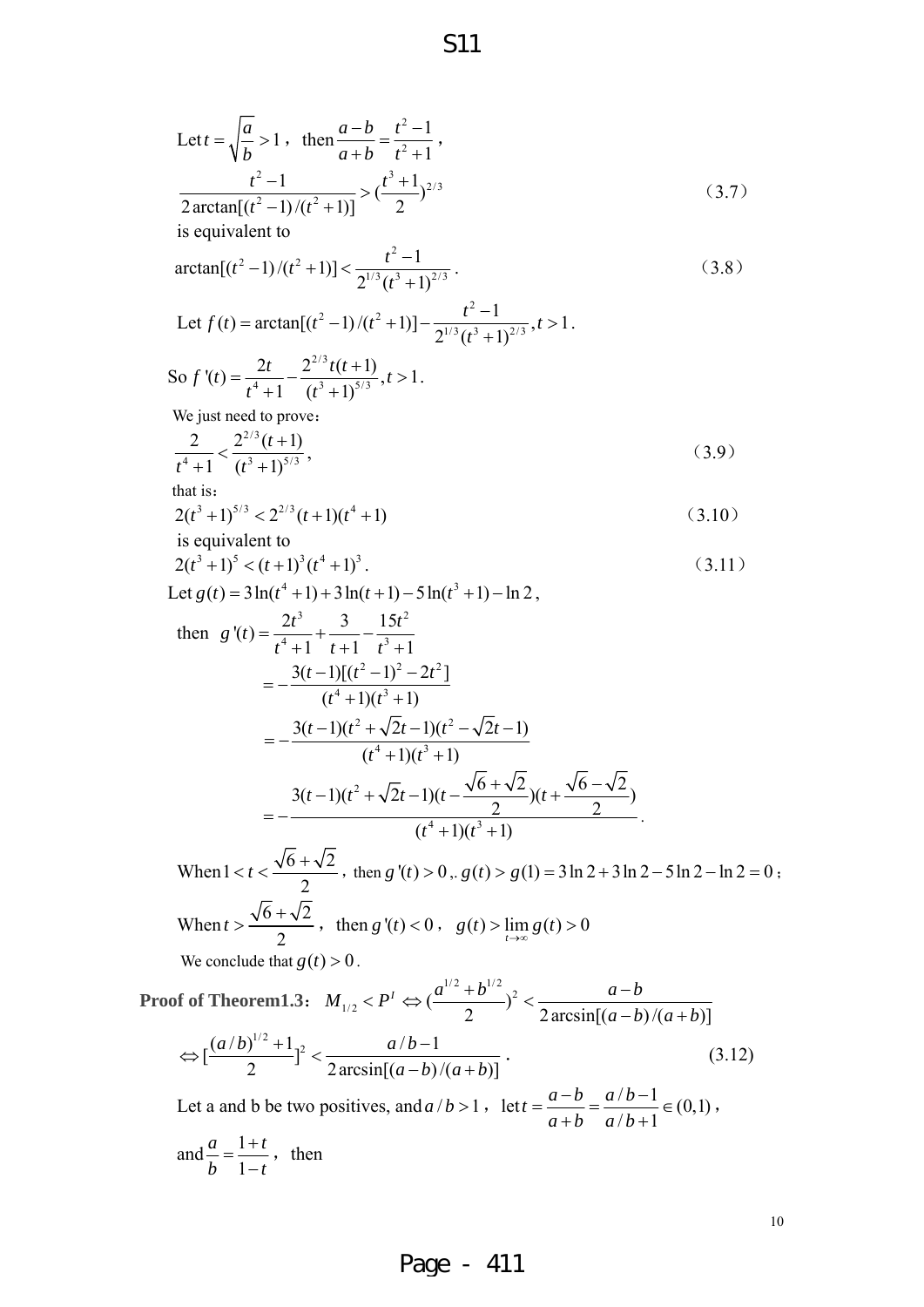$$
\left[\frac{(a/b)^{1/2}+1}{2}\right]^2 < \frac{a/b-1}{2\arcsin[(a-b)/(a+b)]} \text{ is equivalent to}
$$
\n
$$
\left[\frac{[(1+t)/(1-t)]^{1/2}+1}{2}\right]^2 < \frac{(1+t)/(1-t)-1}{2\arcsin t} \Leftrightarrow \frac{t}{\arcsin t} > \frac{1+\sqrt{1-t^2}}{2}. \tag{3.13}
$$
\nLet  $u = \arcsin t \in (0, \frac{\pi}{2})$ , then  $\frac{t}{\arcsin t} > \frac{1+\sqrt{1-t^2}}{2}$  is equivalent to\n
$$
\frac{\sin u}{u} > \frac{1+\cos u}{2} \Leftrightarrow 2\sin u > u + u\cos u.
$$
\n
$$
\text{Let } f(u) = 2\sin u - u - u\cos u, \quad u \in (0, \frac{\pi}{2}) \text{, then}
$$
\n
$$
f'(u) = 2\cos u - 1 - \cos u + u\sin u = \cos u - 1 + u\sin u,
$$
\n
$$
f''(u) = -\sin u + \sin u + u\cos u = u\cos u > 0,
$$
\n(3.14)

S11

We conclude that  $f'(u)$  is monotone increasing in  $(0, \frac{\pi}{2})$ , so

$$
f'(u) > f'(0) = 0
$$
, so  $f(u)$  is monotone increasing in  $(0, \frac{\pi}{2})$ , so  $f(u) > f(0) = 0$ , that is  $2\sin u > u + u \cos u$ .

**Proof of Theorem1.4:** we first prove the left part of the inequality

*u*

$$
M_{1/3} < \overline{h} \Leftrightarrow (\frac{a^{1/3} + b^{1/3}}{2})^3 \le \frac{a + 4\sqrt{ab} + b}{6}.
$$
  
Let  $a = x^6, b = y^6$ , the original inequality can be equivalent to  

$$
(\frac{x^2 + y^2}{2})^3 \le \frac{x^6 + 4x^3y^3 + y^6}{6}
$$

$$
\Leftrightarrow x^6 - 9x^4y^2 + 16x^3y^3 - 9x^2y^4 + y^6 \ge 0
$$

$$
\Leftrightarrow (x^2 + 4xy + y^2)(x - y)^4 \ge 0.
$$
  
Then we prove the right part of inequality:  

$$
\overline{h} < M_{1/2} \Leftrightarrow \frac{a + 4\sqrt{ab} + b}{6} \le (\frac{a^{1/2} + b^{1/2}}{2})^2.
$$
  
Let  $a = x^6, b = y^6$ , the original inequality can be equivalent to  

$$
\frac{x^6 + 4x^3y^3 + y^6}{6} \le (\frac{x^3 + y^3}{2})^2
$$
(3.16)  

$$
\Leftrightarrow x^6 - 2x^3y^3 + y^6 \ge 0 \Leftrightarrow (x^3 - y^3)^2 \ge 0.
$$

## **IV**.**The application of various binary means**

#### **(i) some new Agarwal type inequalities**

During the study, we also found a kind of interesting inequality--Agarwal inequality. In 1996, Agarwal put forward this interesting inequality  $0 \le L - H \le L[(a - b)/(a + b)]^2$ , which is called Agarwal inequality.

In 2011, Yan-Li Bi obtained three similar Agarwal inequalities:

 $(1)$  0 ≤ E – H ≤ E[(a – b)/(a + b)]<sup>2</sup>,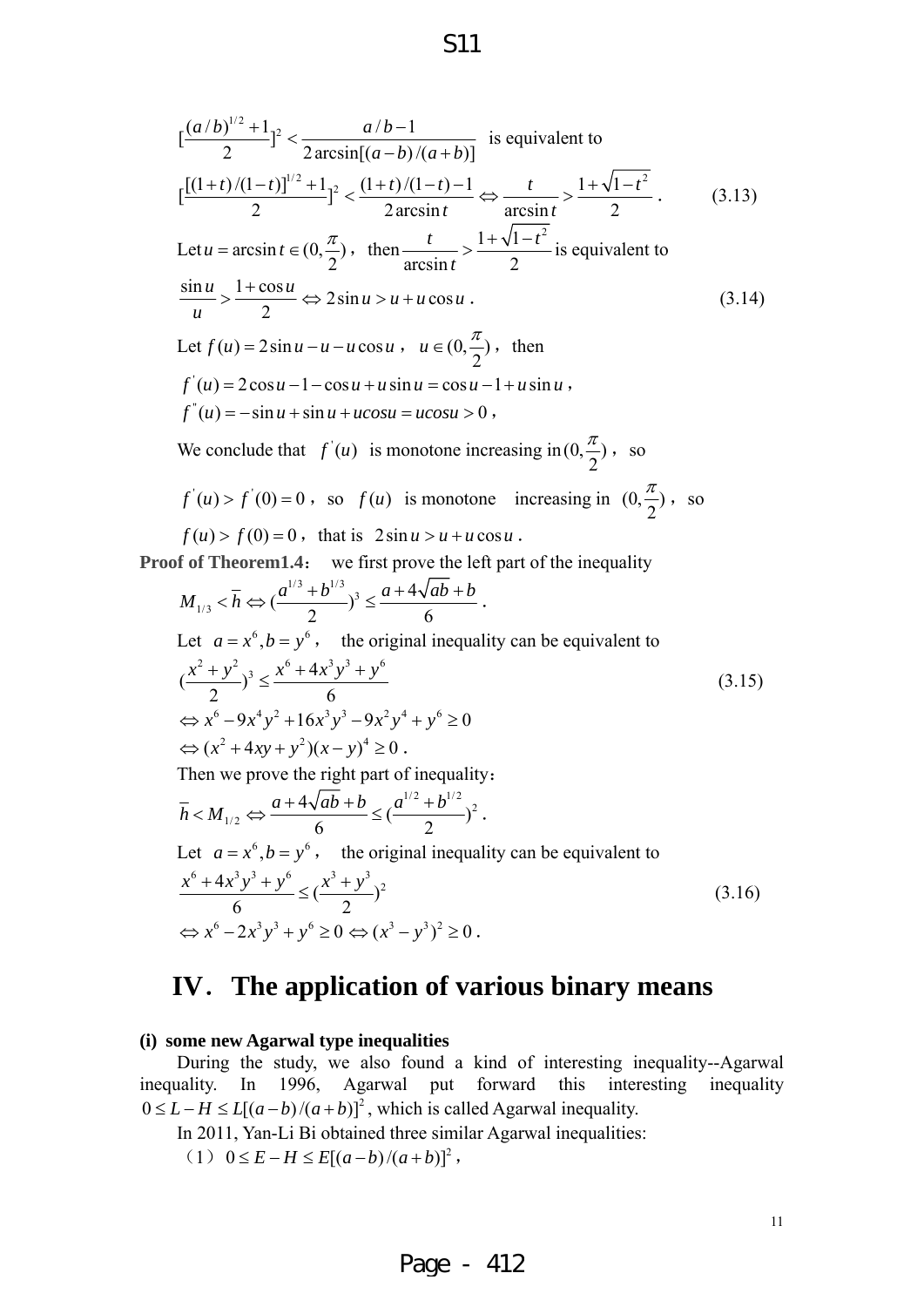- $(2) \quad 0 \le E^{-1} L \le E^{-1} [(a-b)/(a+b)]^2$ ,
- $(3) \quad 0 \le L G \le L[(a-b)/(a+b)]^2$ .

Among them, (2) is proved incorrect while only  $(1)$ ,  $(3)$  are correct. In fact, with the support of following simple lemmas and obtained conclusions, we can quickly prove Agarwal inequality.

(1) 
$$
0 \le I - L \le I[(a-b)/(a+b)]^2
$$
.  
\n(2)  $0 \le I - M_{2/3} \le I[(a-b)/(a+b)]^2$ .  
\n(3)  $0 \le M_{2/3} - h \le M_{2/3}[(a-b)/(a+b)]^2$ .  
\n(4)  $0 < M_{7/10} - M_{\ln 2} < M_{7/10}[(a-b)/(a+b)]^2$ .  
\n(5)  $0 \le I - L \le I(\sqrt{a} - \sqrt{b})^2/(a+b)$ .  
\n(6)  $0 \le L - H \le L(a-b)^2/(a^2+b^2)$ .  
\n(7)  $0 \le M_3 - M_2 \le M_3(a-b)^2/(a^2+b^2)$ .

$$
(8) \ \ 0 \leq L - H \leq L(a - b)^2 / (a^2 + ab + b^2) \ .
$$

**Proof:** according to lemma2.1-2.4and obtained conclusions :

 $a < D < M_{_{-2}} < H < G < Q_{1/3} < L < M_{1/3} < \overline{h} < M_{1/2} < P<sup>I</sup> < h < M_{2/3} < I < M_{\text{ln}2} < M_{7/10}$  $2 < A < Z < P<sup>H</sup>$   $< g < M<sub>2</sub> < B < M<sub>3</sub> < L<sub>2</sub> = C < b$ , then the above chain of inequality is established. Some interested colleagues can continue to explore.

#### **(ii) find some mistakes in the former paper**

Meanwhile, we found some mistakes in the former paper.

obtained this conclusion(see [1]):

$$
H < E < L^{-1} < G < Q_{1/3} < L < E^{-1} < A \; .
$$

In fact , this chain of inequality is incorrect

 $E^{-1} < A$  is incorrect, such as,  $a = 1, b = 2$ ,  $E^{-1} = 2/e < 3/2 = A$ ; but  $a = 0.1, b = 0.2$ 

 $E^{-1} = 20 / e > 3/20 = A$ .

 $L < E^{-1}$  is also incorrect, that means  $E < L^{-1}$  is incorrect, such as,  $a = 1, b = 2$ ,

 $L = 1/\ln 2 \approx 1.44 > 2/e = E^{-1}$ ; but  $a = 0.1, b = 0.2$ .

 $L = 0.1/\ln 2 \approx 0.144 < 20/e = E^{-1}$ .  $L < E^{-1}$  is incorrect, which is equivalent to  $L^{-1} < E$  is incorrect. But this chain of inequality can be correct to **Theorem 1.6**  $H < E < G < Q_{1/3} < L < A$ .

Because  $H < E < L^{-1} < G < Q_{1/3} < L < E^{-1} < A$  is incorrect, paper[11]'s Agarwal inequality is also incorrect, which means Agarwal inequality:  $0 \le E^{-1} - L \le E^{-1}[(a - b)/(a + b)]^2$  is incorrect. We also can find something is incorrect in the process of proof. When (see[11]) proved  $0 \le D^{-1} - L \le D^{-1} [(a - b)/(a + b)]^2$ , let  $x = b/a > 1$ , it tried to transform incorrectly to  $[(x+1)^2(x-1)]/(x^{x/(x-1)} \ln x) > 4/e$  *In* fact:  $0 \le D^{-1} - L \le D^{-1}[(a-b)/(a+b)]^2$  can't be equivalent to  $[(x+1)^2(x-1)]/(x^{x/(x-1)}\ln x) > 4/e$  ,but should be equivalent to  $[a^{2}(x+1)^{2}(x-1)]/(x^{x/(x-1)}\ln x) > 4/e$ . Therefore, Bi proved an incorrect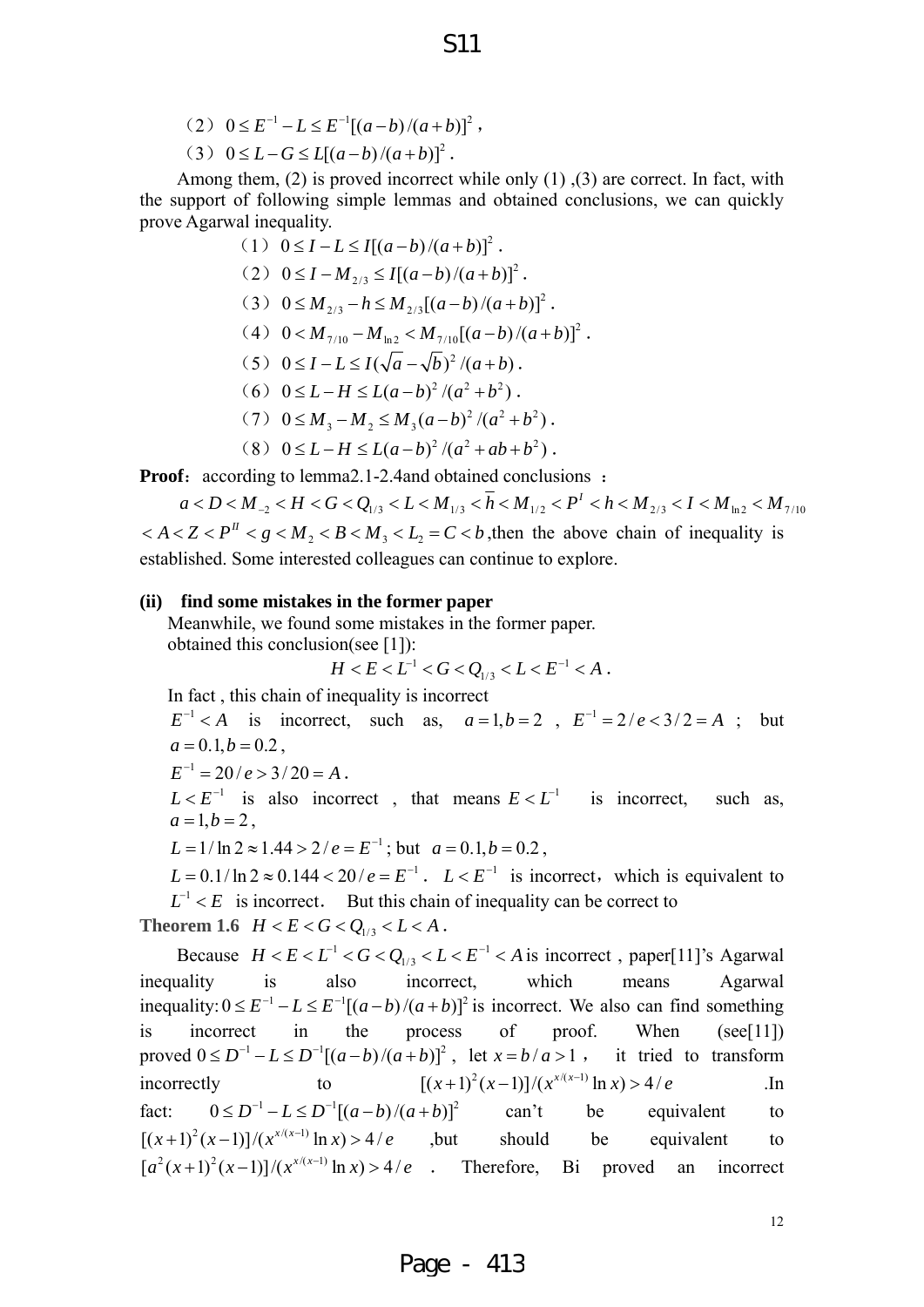conclusion :  $0 \le D^{-1} - L \le D^{-1} [(a - b)/(a + b)]^2$ .

(see[12]) put forward  $M_{3/10} < L$ , when  $M_{3/10} < L$  is incorrect. That means  $\left(\frac{a^{3/10}+b^{3/10}}{2}\right)^{10/3} < \frac{a-b}{\ln a - \ln b}$  $a - \ln b$  $\left(\frac{b^{3/10}}{2}\right)^{10/3} < \frac{a-b}{\ln a - \ln b}$  is incorrect, and  $\left(\frac{x^{3/10} + 1}{2}\right)^{10/3} < \frac{x-1}{\ln x}$ *x*  $\frac{+1}{2}$ <sup>10/3</sup> <  $\frac{x-1}{1}$  ( $x = \frac{a}{1} > 1$ *b*  $=\frac{u}{x} > 1$ ) is incorrect. With the support of maple, we find when  $a = 600, b = 1$ ,  $\left(\frac{a^{3/10}+b^{3/10}}{2}\right)^{10/3} > \frac{a-b}{\ln a - \ln b}$  $a - \ln b$  $\frac{(a+b^{3/10})}{2}$ )<sup>10/3</sup> >  $\frac{a-b}{\ln a-\ln b}$ .

#### (**iii**)**The application of mean inequality in the College Entrance Examination**

Recently, questions about two positives' mean inequality especially about the arithmetic geometric mean inequality and logarithmic mean inequality are common in the College Entrance Examination.

 1. The application of the arithmetic geometric mean inequality in the College Entrance Examination

The inequality between arithmetic mean and geometric mean is applied in function, derivative, trigonometric function, sequence , inequality, solid geometry as well as analytic geometry and so on, such as the sixteenth question in 2014 Zhejiang version, the sixteenth question in 2014 national version, the ninth question in 2014 Hubei version and the sixteenth question in 2014 Hubei version etc.

 2. The application of the logarithmic mean inequality in the College Entrance Examination

Logarithmic mean inequality, in the College Entrance Examination, often appears in function inequality proving, permanent inequality establishment and functional solution problem.

The above inequalities are common in the College Entrance Examination, such as 2014 national version , 2014 Shandong version and 2013 Shanxi version.

For  $0 < a < b$ , then  $\ln a - \ln b$  2  $\overline{ab} < \frac{a-b}{a} < \frac{a+b}{a}$  $a - \ln b$  $\langle \frac{a-b}{\ln a - \ln b} \rangle \langle \frac{a+b}{2} \Longleftrightarrow \sqrt{x} \langle \frac{x-1}{\ln x} \rangle \langle \frac{x+1}{2} \rangle$  $\ln x$  2  $\frac{x}{1}$   $\lt \frac{x-1}{1}$   $\lt \frac{x}{1}$ *x*  $\lt \frac{x-1}{1} < \frac{x+1}{2}$ . Specially, when  $x > 1$ , the above one can be transformed into  $\frac{2(x-1)}{1}$  < ln x <  $\frac{x-1}{x}$ 1  $\frac{x-1}{1}$  < ln x <  $\frac{x}{x}$  $x+1$   $\sqrt{x}$  $\frac{x-1}{x+1}$  < ln x <  $\frac{x-1}{\sqrt{x}}$ . Because,  $\sqrt{x} > 1$ , so when  $x > 1$ , ln  $x < x - 1$ . Let  $x = x - 1$ , then when  $x > -1$ ,  $\ln(x+1) \leq x$ .

The above examples all are based on the inequality of logarithmic mean, which are easily solved by using the inequality of logarithmic mean.

#### **V**.**Project prospect**

Different kinds of means between two positives are the most basic but important among all means. The means human studied date back to BC 500 years of Pythagoras era, which had the concepts of two positives' arithmetic mean and geometric mean. In the twentieth century, many branches of mathematics appeared gradually, leading to the discovery of different kinds of means, and were widely applied in practice. Hence, studying binary means or even multiple means has broad prospects, especially the research of the relationship between various kinds of the means as well as the

S11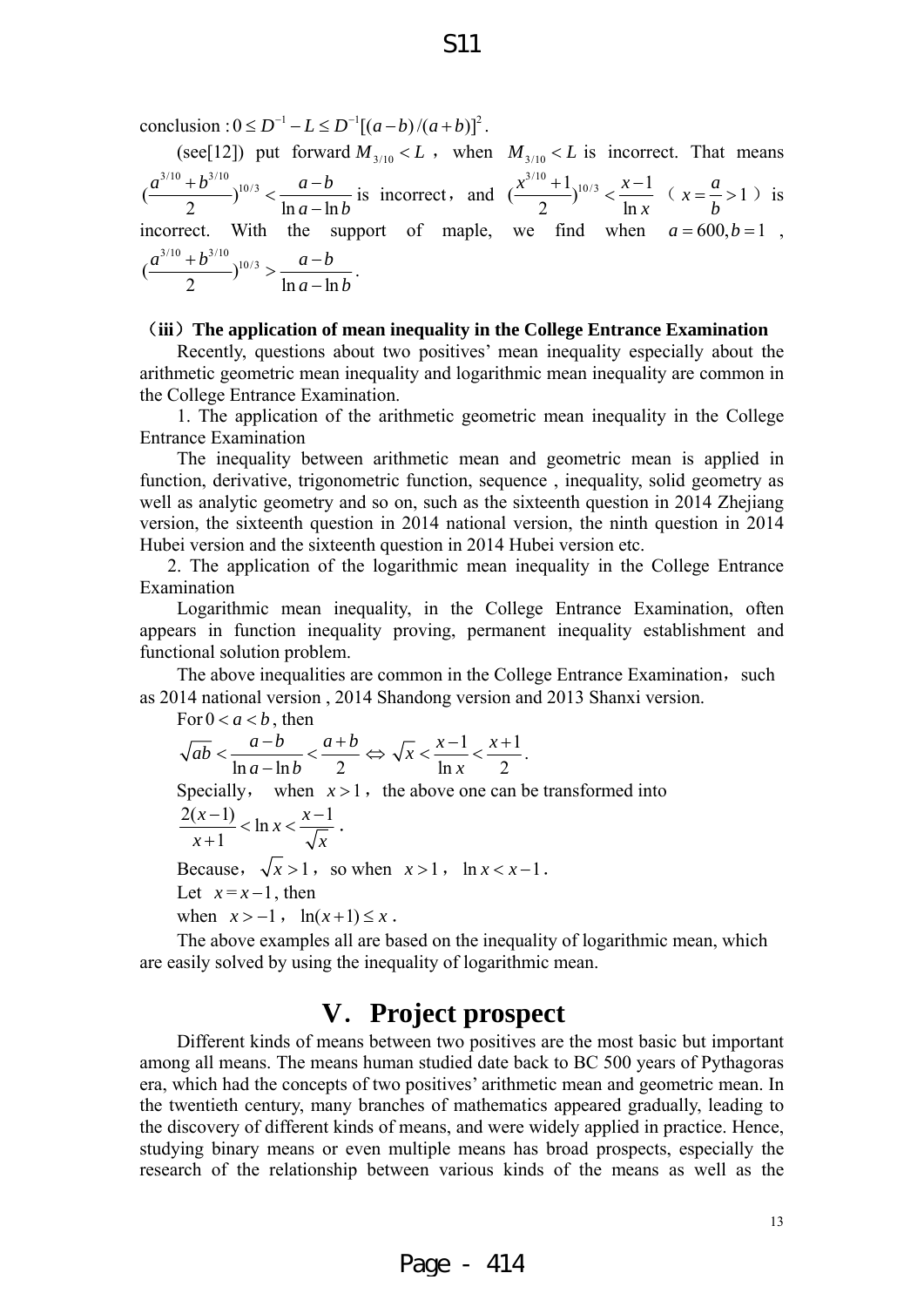practical application, including the College Entrance Examination and the maths competition.

#### **References**

[1]匡继昌.常用不等式(第四版)[M].济南:山东科学技术出版社 2010. [2]李大矛著.平均值的高斯特征与比较研究[M].长春:吉林大学出版社 2012. 8.

[3] P. A. HÅSTÖ, Optimal inequalities between Seiffert's mean and power mean, Math. Inequal. Appl, 7,1 (2004), 47–53.

[4] M. Vuorinen, *Hypergeometric functions in geometric function theory,* in: Special Functions and Differential Equations, Proceedings of a Workshop held at The Institute of Mathematical Sciences, Madras, India, January 13-24, 1997, Allied Publ., New Delhi, 1998, 119—126.

[5] R. W. Barnard, K. Pearce, and K. C. Richards, *An inequality involving the generalized hypergeometric function and the arc length of an ellipse,* SIAM J. Math. Anal. 31 (2000), no.~3, 693—699.

[6] S.-L. Qiu and J.-M. Shen, *On two problems concerning means,* J. Hangzhou Insitute Electronic Engineering 17 (1997), no.~3, 1—7. (Chinese).

[7] H. Alzer and S.-L. Qiu, *Monotonicity theorems and inequalities for the complete elliptic integrals,* J. Comput. Appl. Math. 172 (2004), no.~2, 289—312.

[8]Agarwal R P and Dr agomir S S. An Application of Hay ashi's Inequality for Differentiable Functions[ J] . Computers Math. Appl, 1996, 32(6): 95- 99.

[9]Bullen,P.S.Mitrinovic,D.S.,Vasic,P.M.,Means and their inequalities.Kluwer, 1988.

[10]姜卫东. 关于 Shafer Fink 不等式和 Carlson 不等式. 大学数学. 23 (4) 2007:152-154

[11] 毕燕丽.关于指数平均和对数平均的 Agarwal 型不等式.大学数学.2011 年 4 月第 27 卷第 2 期.

[12] 徐静. 两个不等式的加强与证明. 工科数学. 1997 年 6 月第 13 卷第 3 期.

[13]SEIFFERT H J.Problem 887[J].Nieuw Arch Wisk(4),1993,11(2):176~176.

[14]Gh.Toader, Some Mean Values Related to the Arithmetic-Geometric Mean,1997

[15]E.NEUMAN AND SANDOR, On the Schwab-Borchardt mean, Math. Pannon , 14,2(2003),253-266

[16]E.NEUMAN AND SANDOR, On the Schwab-Borchardt mean, Π,Math. Pannon., 17,1(2006), 49-59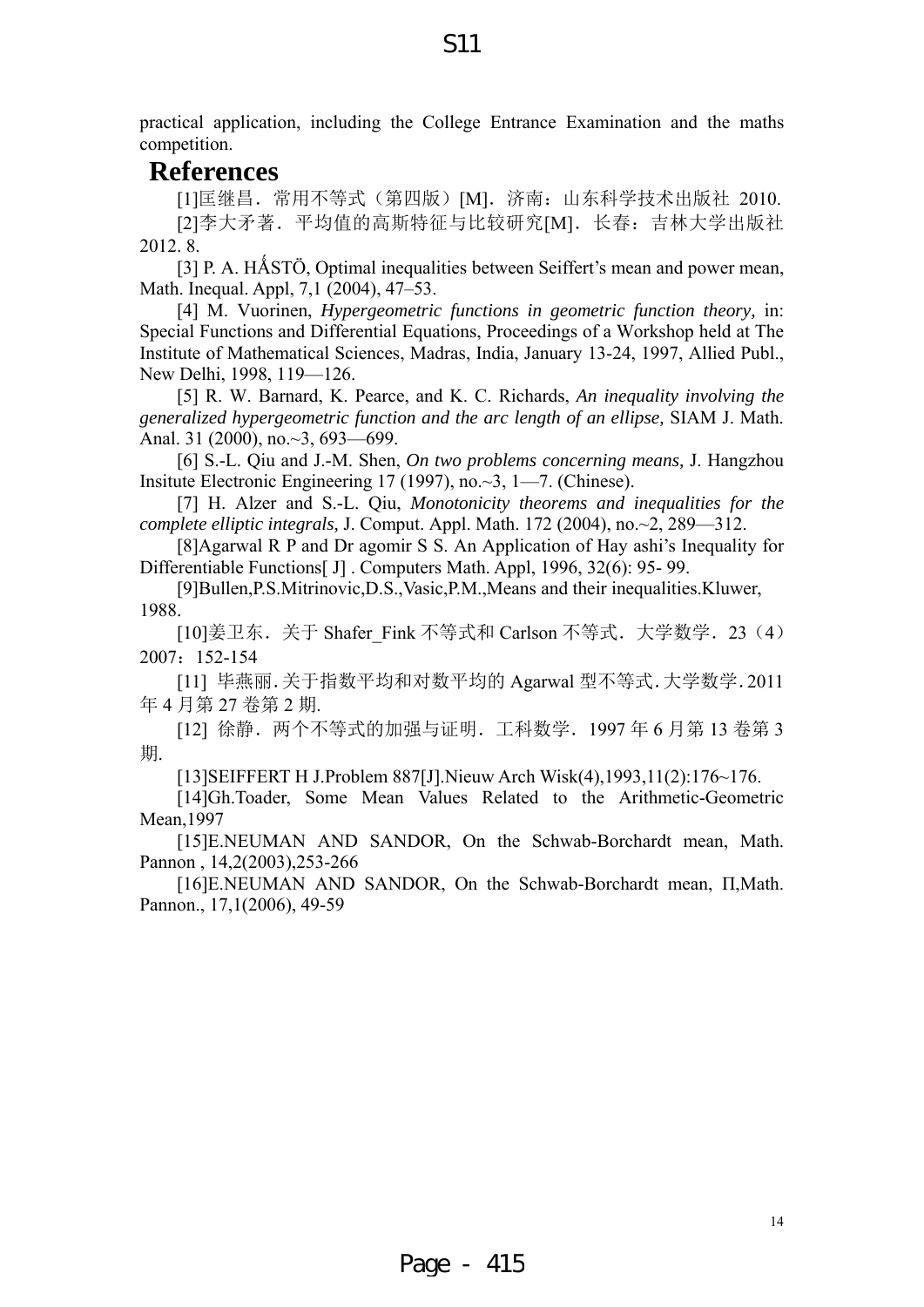## **Appendix**:**Elementary Proof of Theorem1.2**

S11

As for  $Z < M_{3/2}$ , we need to prove

 $\frac{a-b}{2ar\sinh[(a-b)/(a+b)]} < (\frac{a^{3/2}+b^{3/2}}{2})^{2/3}$  $ar \sinh[(a-b)/(a+b)]$  $\frac{-b}{-b)/(a+b)} < (\frac{a^{3/2}+b^{3/2}}{2})^{2/3}.$ Let  $a > b$ , then  $\frac{a}{b} > 1$ *b* >1, let  $t = \frac{a-b}{1} = \frac{a/b-1}{1}$  $/b+1$  $t = \frac{a-b}{a} = \frac{a/b}{a}$  $=\frac{a-b}{a+b}=\frac{a/b-1}{a/b+1}$ , then we easily get  $0 < t < 1$ , and  $\frac{a}{1} = \frac{1}{1}$ 1  $a \quad 1+t$  $\frac{a}{b} = \frac{1+t}{1-t}$ , then original inequality can be equivalent to  $\frac{t}{\sinh t} < \left[\frac{(1+t)^{3/2} + (1-t)^{3/2}}{2}\right]^{2/3}$ *ar t*  $\lt \left[\frac{(1+t)^{3/2}+(1-t)^{3/2}}{2}\right]^{2/3}$  (1) Let  $u = ar \sinh t$ , then  $t = \sinh u$ , then the above can be equivalent to  $\frac{\sinh u}{u} < \left[\frac{(1+\sinh u)^{3/2}+(1-\sinh u)^{3/2}}{2}\right]^{2/3}$ *u*  $\lt [ \frac{(1 + \sinh u)^{3/2} + (1 - \sinh u)^{3/2}}{2}]^{2/3}.$  (2) We recognize sinh 2  $u = \frac{e^u - e^{-u}}{2}$ , so let  $v = e^u \in (1, \sqrt{2} + 1)$ ,  $u = \ln v$ , then sinh  $u = \frac{v - 1}{2}$ 2  $u = \frac{v - 1/v}{2}$ , the above can be equivalent to  $\frac{v^2 - 1}{2 \ln v} < \left[ \frac{(2v + v^2 - 1)^{3/2} + (2v - v^2 + 1)^{3/2}}{2} \right]^{2/3}$ *v*  $-\frac{1}{2} < \left[\frac{(2v+v^2-1)^{3/2}+(2v-v^2+1)^{3/2}}{2}\right]^{2/3}.$  (3) Let  $p = 2v + v^2 - 1$ ,  $q = 2v - v^2 + 1$ , from the logarithmic mean we know:  $\frac{v-1}{\ln v} < \frac{v+1}{2} (v > 1)$ *v*  $\frac{-1}{\epsilon} < \frac{v+1}{2}(v>1)$ , so for proving the above , we need to prove:  $(\frac{v+1}{2})^2 < (\frac{p^{3/2} + q^{3/2}}{2})^{2/3} \Leftrightarrow 4(p^{3/2} + q^{3/2}) > (v+1)^3$ . (4)

Let 
$$
f(v) = 4(p^{3/2} + q^{3/2}) - (v+1)^3
$$
,  $v \in (1, 1 + \sqrt{2})$ ,  
\nthen  $f'(v) = 6[p^{1/2}(2 + 2v) + q^{1/2}(2 - 2v)] - 3(v+1)^2$   
\n
$$
= 12 \cdot \frac{p(v+1)^2 - q(v-1)^2}{p^{1/2}(v+1) + q^{1/2}(v-1)} - 3(v+1)^2 \ge \frac{24(v^4 + 4v^2 - 1)}{\sqrt{(p+q)[(v+1)^2 + (v-1)^2]}} - 3(v+1)^2
$$
\n
$$
\ge 3[\frac{8(v^4 + 4v^2 - 1)}{2v + (v^2 + 1)} - (v+1)^2] = 3 \cdot \frac{7v^4 - 4v^3 + 26v^2 - 4v - 9}{2v + (v+1)^2}
$$
\n
$$
> 3 \cdot \frac{4v^3(v-1) + 4v(v-1) + 9(v+1)(v-1)}{2v + (v+1)^2} > 0,
$$

We conclude that  $f(v)$  is monotone increasing in  $(1,1+\sqrt{2})$ , so  $f(v) \ge f(1) = 0$ .

Then prove: 
$$
M_{3/2} < P^H
$$
,  
We need to prove:  $\left(\frac{a^{3/2} + b^{3/2}}{2}\right)^{2/3} < \frac{a-b}{2 \arctan[(a-b)/(a+b)]}$ .  
The original inequality can be equivalent to